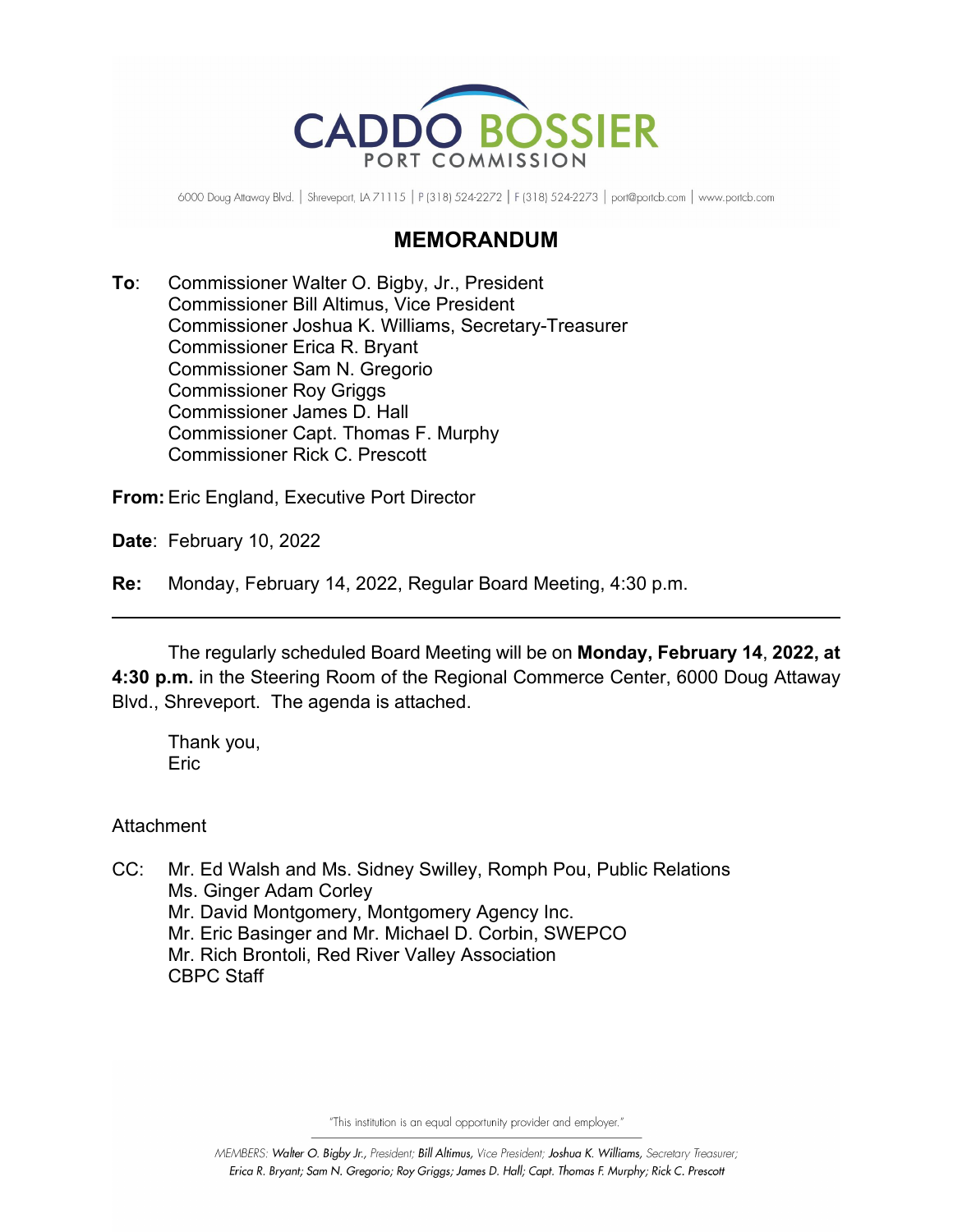

6000 Doug Attaway Blvd. | Shreveport, LA 71115 | P (318) 524-2272 | F (318) 524-2273 | port@portcb.com | www.portcb.com

## **CADDO BOSSIER PARISHES PORT COMMISSION**

## **REGULAR MONTHLY BOARD MEETING AGENDA**

**NOTICE OF PUBLIC MEETING:** A public meeting will be held as follows:

DATE: **February 14, 2022** TIME: **4:30 p.m.** PLACE OF MEETING: **Regional Commerce Center, 6000 Doug Attaway Blvd, 2nd Floor Steering Room, Shreveport, LA 71115**

|                             | 1. CALL TO ORDER/OPENING REMARKS                                                                                                                                                                                                                                                                                                                                                                                                                                                                                      | Walt Bigby          |
|-----------------------------|-----------------------------------------------------------------------------------------------------------------------------------------------------------------------------------------------------------------------------------------------------------------------------------------------------------------------------------------------------------------------------------------------------------------------------------------------------------------------------------------------------------------------|---------------------|
|                             | 2. PLEDGE OF ALLEGIANCE                                                                                                                                                                                                                                                                                                                                                                                                                                                                                               | Walt Bigby          |
|                             | 3. ROLL CALL                                                                                                                                                                                                                                                                                                                                                                                                                                                                                                          | <b>Eric England</b> |
|                             | 4. INTRODUCTION OF GUESTS                                                                                                                                                                                                                                                                                                                                                                                                                                                                                             | Walt Bigby          |
|                             | 5. PUBLIC COMMENT ON AGENDA ITEMS                                                                                                                                                                                                                                                                                                                                                                                                                                                                                     | Walt Bigby          |
| <b>UNFINISHED BUSINESS:</b> |                                                                                                                                                                                                                                                                                                                                                                                                                                                                                                                       |                     |
| 6.                          | REGULAR BOARD MEETING MINUTES OF JANUARY 10, 2022                                                                                                                                                                                                                                                                                                                                                                                                                                                                     | Joshua Williams     |
|                             | 7. DECEMBER 2021 FINANCIALS                                                                                                                                                                                                                                                                                                                                                                                                                                                                                           | Joshua Williams     |
| <b>NEW BUSINESS:</b>        |                                                                                                                                                                                                                                                                                                                                                                                                                                                                                                                       |                     |
|                             | 8. RESOLUTION NO. 3 OF 2022: A RESOLUTION AUTHORIZING THE LEASE OF<br>CERTAIN PROPERTY OWNED BY THE CADDO-BOSSIER PARISHES PORT<br>COMMISSION TO BIA ENERGY OPERATING COMPANY, LLC, AND TO<br>OTHERWISE PROVIDE WITH RESPECT THERETO.                                                                                                                                                                                                                                                                                 | Eric England        |
| 9.                          | RESOLUTION NO. 4 OF 2022: A PRELIMINARY RESOLUTION AUTHORIZING<br>THE CADDO-BOSSIER PARISHES PORT COMMISSION, STATE OF LOUISIANA,<br>TO INCUR DEBT AND ISSUE NOT TO EXCEED FIVE HUNDRED MILLION<br>DOLLARS (\$500,000,000) AGGREGATE PRINCIPAL AMOUNT OF TAXABLE<br>AND/OR TAX-EXEMPT REVENUE BONDS (PROJECT SCOPINI ISLAND), IN<br>ONE OR MORE SERIES, PROVIDING FOR THE EMPLOYMENT OF<br>PROFESSIONALS; MAKING APPLICATION TO THE LOUISIANA STATE BOND<br>COMMISSION; AND OTHERWISE PROVIDING WITH RESPECT THERETO. | Eric England        |
|                             | <b>10. COMMITTEE ASSIGNMENT REPORT</b>                                                                                                                                                                                                                                                                                                                                                                                                                                                                                | Walt Bigby          |
|                             | 11. PORT DIRECTOR'S REPORT                                                                                                                                                                                                                                                                                                                                                                                                                                                                                            | Eric England        |
|                             | 12. EXECUTIVE SESSION: TO DISCUSS A PERSONNEL MATTER PURSUANT TO<br>LOUISIANA REVISED STATUTES 42:17 (A)(1)                                                                                                                                                                                                                                                                                                                                                                                                           | Walt Bigby          |
|                             | 13. DISPOSITION OF PERSONNEL MATTER                                                                                                                                                                                                                                                                                                                                                                                                                                                                                   | Walt Bigby          |
|                             | 14. ADJOURN                                                                                                                                                                                                                                                                                                                                                                                                                                                                                                           | Walt Bigby          |